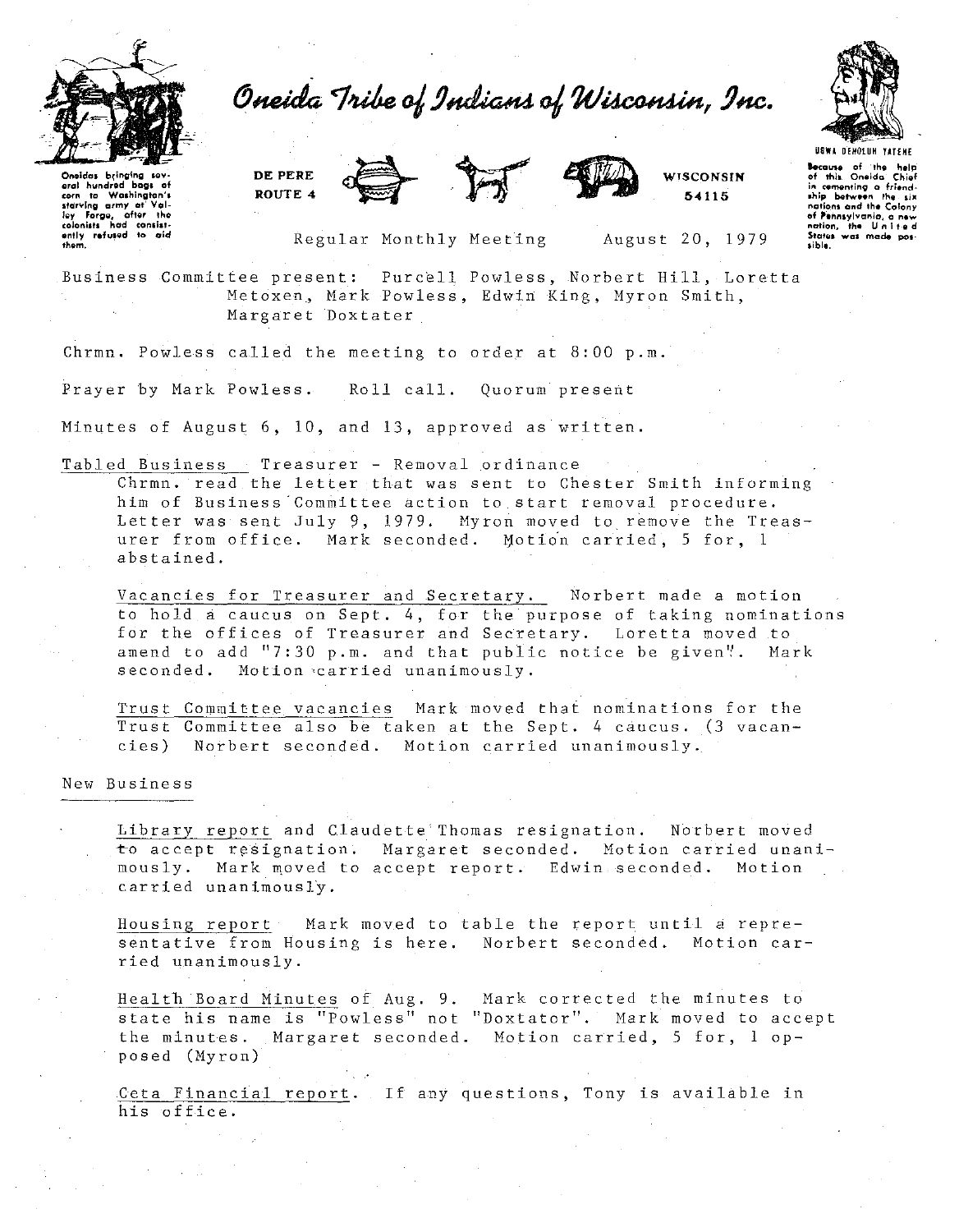

Oneida Tribe of Indians of Wisconsin, Inc.



Oneidas bringing sev-<br>eral hundred bags of aral hundrod corn to Washington's<br>starving army at Yolley Forge, after the<br>colonists had consistently refused to cid.<br>them. DE PERE ROUTE 4





WTSCONSIN 54115

**ecause** of the help<br>of this Oneida Chief In cementing a friend-<br>ship between the six nations and the Colony of Pennsylvania, a new<br>nation, the United<br>States was made pos-<br>sible.

 $P \cdot 2$ 2 Aug. 20, 1979

Museum report Allan Crooks requested the establishment of a commercial checking account for the Museum Sales Shop. Loretta moved to honor the request with the limitation of \$500. Edwin seconded. Motion carried unanimously. Mr. Crooks also requested permission to erect direction signs on Tribal land. Norbert moved to appiove, Loretta seconded. Motion carried unanimously. Loretta moved to approve report, Margaret seconded. Motion carried unanimously.

Early Childhood - Head Start Merit increases. Norbert moved to refer merit increases to Personnel Dept. Edwin seconded. Motion carried unanimously. Norbert moved to accept report,. Margaret seconded. Motion carried unanimously.

OTDC report and Business Lease with Violet Vieau Hurst. Mark moved to approve Lease, Loretta seconded. Motion carried, 5 for 1 opposed. Margaret moved to approve progress report, Loretta seconded. Motion carried unanimously.

Discussion of funding the Tobacco Enterprise Warehouse that was referred to the Finance Co. Purcell appointed Edwin King to the Finance Committee to replace Pat Misikin. Ernie Stevens stated that pending Business Committee action, OTDC is ready to build. Loretta made a motion that the Tribe finance the building and concur with the Bingo Committee's recommendation to use \$16,500 concur with the bingo committee s recommendation to use 910,000<br>of Bingo proceeds, with the balance of funds to come from other<br>sources. Norbert seconded. Motion carried unanimously. Ernie sources. Norbert seconded. Motion carried unanimously. Ernie<br>requested someone from the Business Committee work with him on the project. Edwin volunteered to work with Ernie.

Health Center rep6rt and personnel recommendations Mark moved to approve hiring Diane Emmett for Home Health Supervisor, Norbert seconded. Motion carried unanimously. Loretta moved to approve hiring Terry Goffard for Billing Clerk, Margaret seconded. Motion carried unanimously. Norbert moved to approve report, Edwin seconded. Motion carried unanimously.

Bingo On August 13 the Business Committee took action to accept Pat Misikin's resignation from the Business Committee. The Committee also took action to remove Pat from all Tribal Committees. Loretta made a motion to reverse its decision and keep Pat on the Bingo Committee. Myron seconded. Motion lost, 2 for, 4 opposed. Mark asked the Bingo Committee to advertise the vacancy and make a recommendation of someone to take Pat''s place at the next Business Committee meeting, Norbert mentioned a Bingo King seminar in Bloomington, tll. Sept. 25. Mark moved to approve the Bingo Financial Report Form presented. Margaret seconded. Motion carried unanimously.